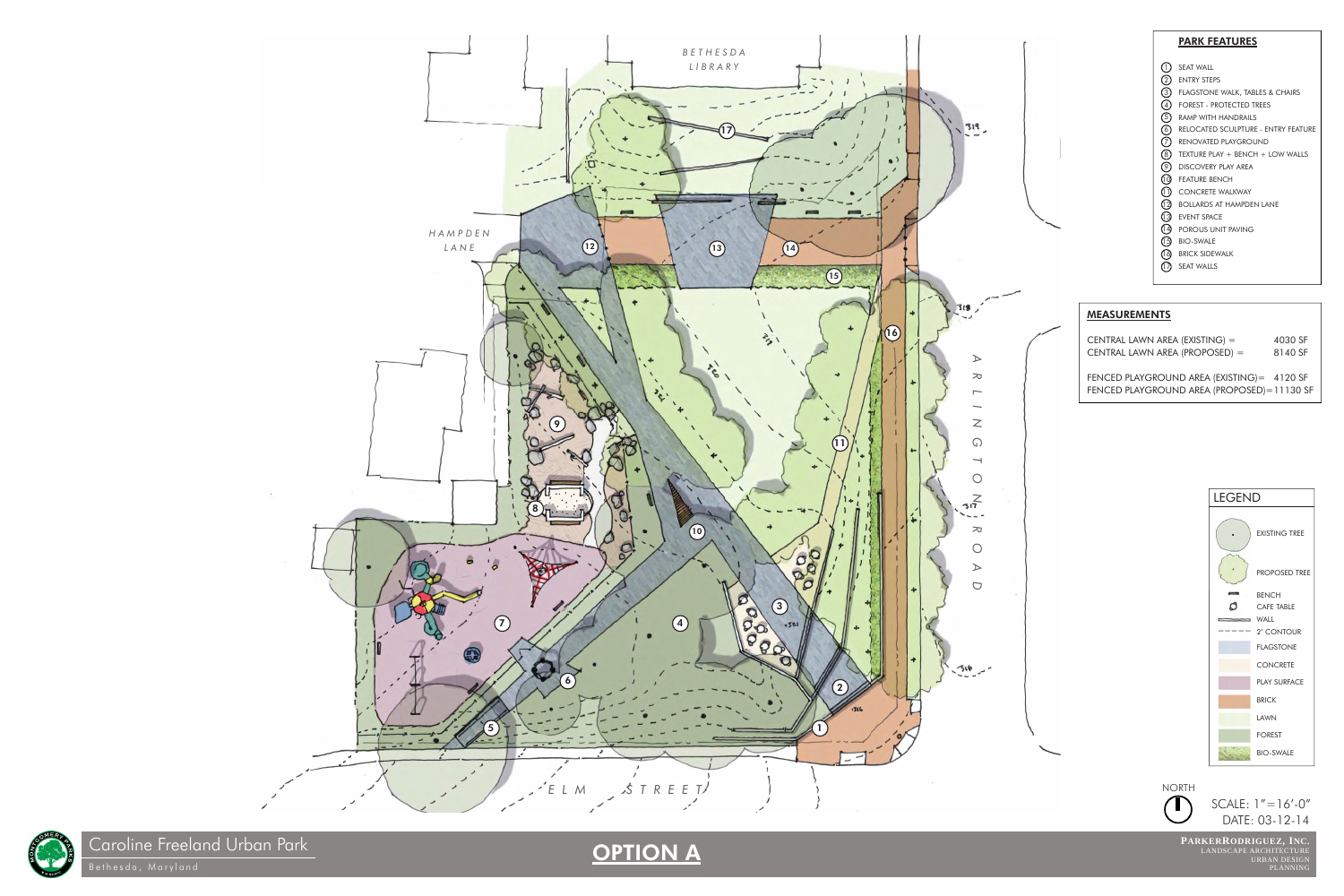LANDSCAPE ARCHITECTURE URBAN DESIGN

**PARKERRODRIGUEZ, INC.** DATE: 03-12-14

Bethesda, Maryland PLANNING



SCALE: 1"=16'-0"

## OPTION B



### PARK FEATURES

- 1) SEAT WALL & ENTRY STEPS
- TABLES & CHAIRS, ENTRY PLAZA 2
- BIO-SWALE POOL 3
- 4) BOULDER WALL
- 5) FLAGSTONE WALKWAY
- FOREST PROTECTED TREES 6
- CONCRETE WALKWAY 7
- 8) RENOVATED PLAYGROUND
- 9) TRANSPLANTED TREE
- 10) SEATING AREA + TRELLIS + LOW WALLS
- 11) GROVE SEATING AREA
- 12) RELOCATED SCULPTURE ENTRY FEATURE
- 13) BOLLARDS AT HAMPDEN LANE
- 14) POROUS UNIT PAVING
- 15) EVENT STAGE METAL DECKING
- BIO-SWALE 16
- BRICK SIDEWALK 17

CENTRAL LAWN AREA (EXISTING) = 4030 SF CENTRAL LAWN AREA (PROPOSED) = 10280 SF









Caroline Freeland Urban Park

FENCED PLAYGROUND AREA (EXISTING)= 4120 SF FENCED PLAYGROUND AREA (PROPOSED)= 6750 SF

*ARLINGTON ROAD*

 $\bm{\Sigma}$ 

 $\bigcirc$ 

 $\Box$ 

 $\frac{d}{ds}$ 

 $\overline{\phantom{0}}$ 

 $\gamma^*$ 

 $A_{i}^{ab}$ 

 $\triangleright$ 

 $\sigma$ 

 $\mathsf{Z}$ 

### MEASUREMENTS